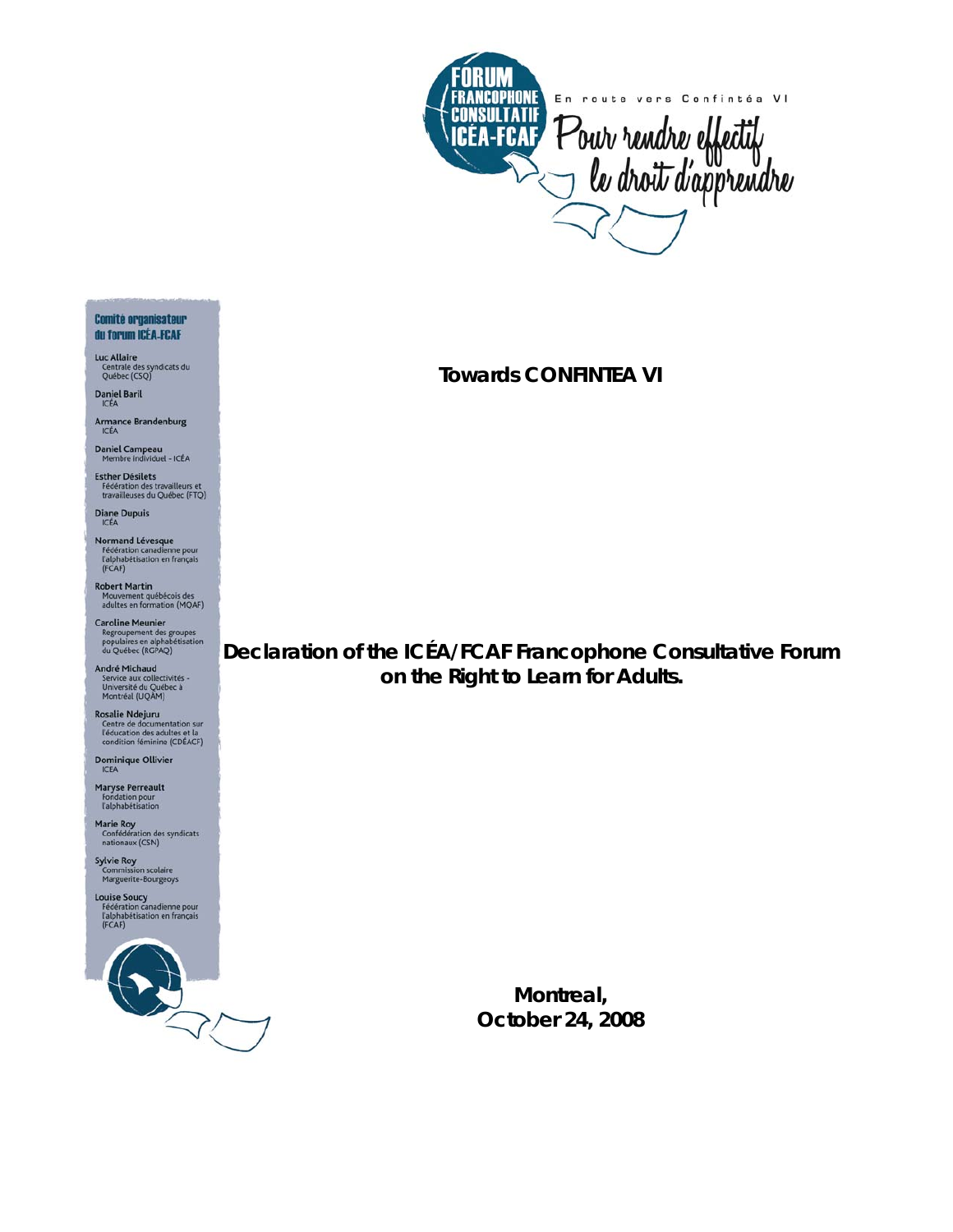

## **Declaration of the ICÉA/FCAF Francophone Consultative Forum on the Right to Learn for Adults, held on Thursday, October 23 and Friday, October 24, 2008 in preparation for CONFINTEA VI**

This declaration is supported by the Institut de coopération pour l'éducation des adultes (ICÉA; co-operative institute for adult education) and the Fédération canadienne pour l'alphabétisation en français (FCAF; Canadian federation for French-language literacy). ICÉA has over 200 members representing all facets of French-language adult education and continuing education in Quebec and the rest of Canada. The FCAF represents over 400 literacy organizations offering French-language literacy services in all of Canada's provinces and two of its three territories. The FCAF is the only organization that promotes French-language literacy throughout Canada.

Over 150 people participated in the ICÉA/FCAF Francophone Consultative Forum. They came from all levels of the public education system, as well as from literacy organizations, community education organizations, cultural organizations, community action groups, labour unions, research institutions, and various government departments, ministries, and agencies. All regions of Canada were represented. The present declaration was adopted unanimously by the Forum participants.

## **Making the right to learn effective: Quebec and Francophone Canada speak out**

Right now, conferences and meetings in preparation for the Sixth International Conference on Adult Education (CONFINTEA VI) are being held all around the world. As part of these preparations, Canada will have to set out its position on adult education as early as December 2008, when UNESCO will be holding the CONFINTEA VI Regional Preparatory Conference for Europe, North America and Israel.

That is why we, the members of civil society in Quebec and Francophone Canada, have decided to play a part in the preparations for CONFINTEA VI. For this purpose, we met at the Francophone Consultative Forum organized jointly by the Fédération canadienne pour l'alphabétisation en français (FCAF) and the Institut de coopération pour l'éducation des adultes (ICÉA). At this Forum, we identified a consensus within Quebec and French-speaking Canada regarding the challenges and priorities for adult education and continuing education. We believe that the Canadian delegation should take these priorities to CONFINTEA VI. We believe that the Canadian delegation should not only act as the spokespersons for the points on which we have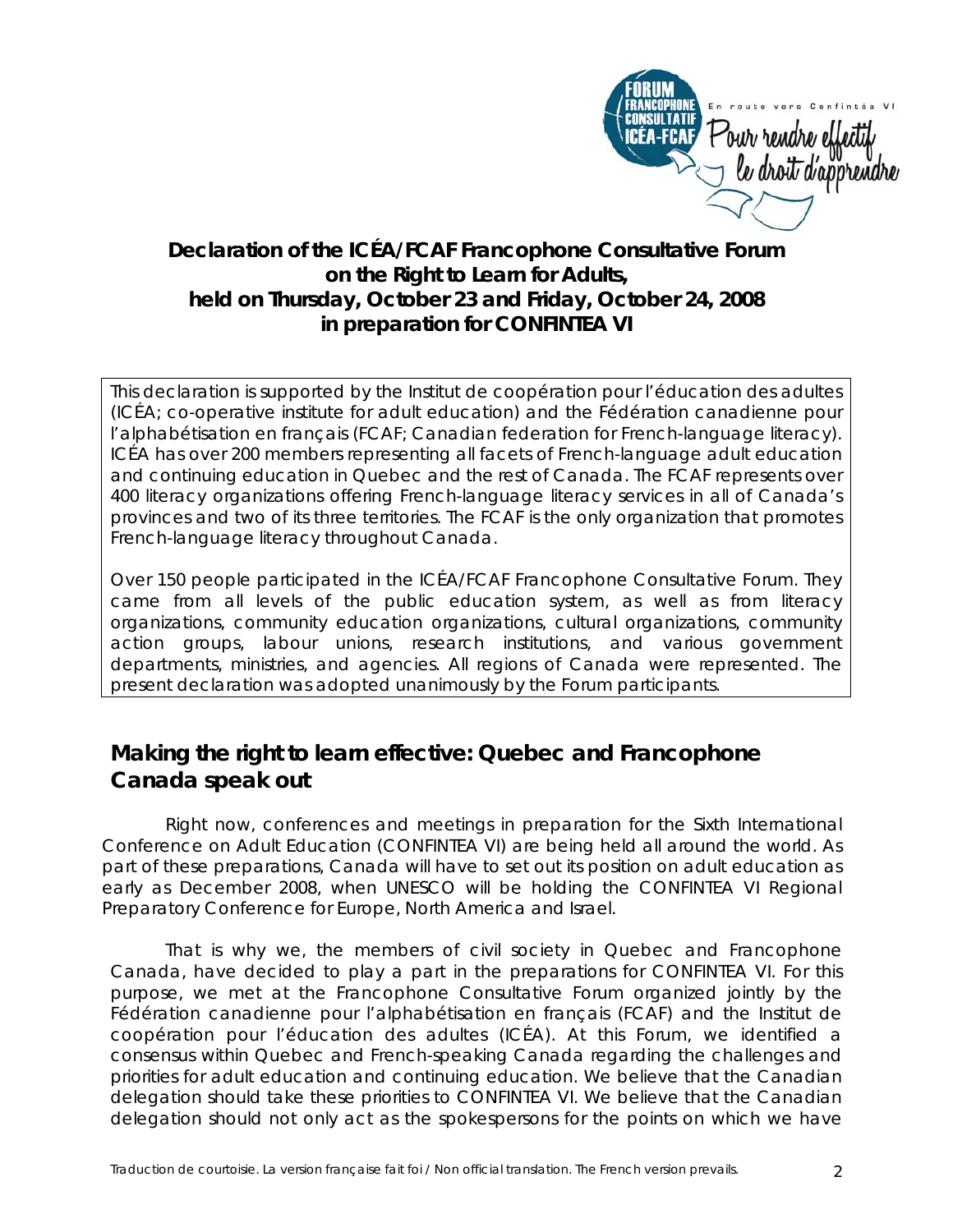achieved consensus, but also present our experiences and share them with the other participants, so as to have a positive influence on the international agenda.

Most of all, it is crucial to recall the importance of the *Hamburg Declaration on Adult Learning* at the Fifth International Conference on Adult Education (CONFINTEA V), in 1997. CONFINTEA V defined, in extensive detail, a great many commitments to foster the development of adult education and lifelong learning. The challenges identified in Hamburg remain just as pressing today, and the objectives that the participants set there remain far from achieved. We therefore reaffirm here the urgency of carrying out the *Agenda for the Future* adopted in 1997.

Given the historic work that was accomplished at CONFINTEA V, it seems obvious that what is needed now is to develop action strategies for achieving objectives that have been known for many years.

# **Participation of Canadian civil society in CONFINTEA VI**

We also wish to express our disappointment in the Canadian and provincial governments, whose preparations for CONFINTEA VI did not include broad consultations with adult and continuing education stakeholders from Canadian civil society. On October 30 and 31, 2008, a limited number of organizations were invited to meet with the Council of Ministers of Education in Canada and the Canadian Commission for UNESCO. We regret this fact, and we reiterate our request that these bodies broaden their consultations and invite representatives of civil society to participate as members of the Canadian delegation to CONFINTEA VI. From now until then, we hereby give ICÉA and the FCAF the mandate to present our priorities as expressed in the present declaration.

#### **Key messages: a call to action for the provinces and Canada**

Acknowledging the complexity of the challenges and issues involved in adult and continuing education, we met in Montreal on October 23 and 24, 2008 at the ICÉA/FCAF Francophone Consultative Forum on the Right to Learn. Our discussions at this forum focused on the themes of CONFINTEA VI, and at the end of this forum, we reached a major consensus on the key messages that we believe Canada must convey on the world stage.

#### **The Montreal Forum proposes some key messages**

1) The Canadian delegation to UNESCO must convey that it is essential for the Member States to commit **to ensure that all citizens receive literacy and basic skills training**.

To this end, the delegation must urge the Member States to:

- provide adequate long-term funding for literacy and basic skills training;
- ensure that the policies of the Member States in all areas (such as education, the economy, health, culture, and regional development) contribute to their shared literacy objectives;
- make literacy and basic skills training a priority for the governments, and one that enlists the efforts of all stakeholders in society.

Traduction de courtoisie. La version française fait foi / Non official translation. The French version prevails. 3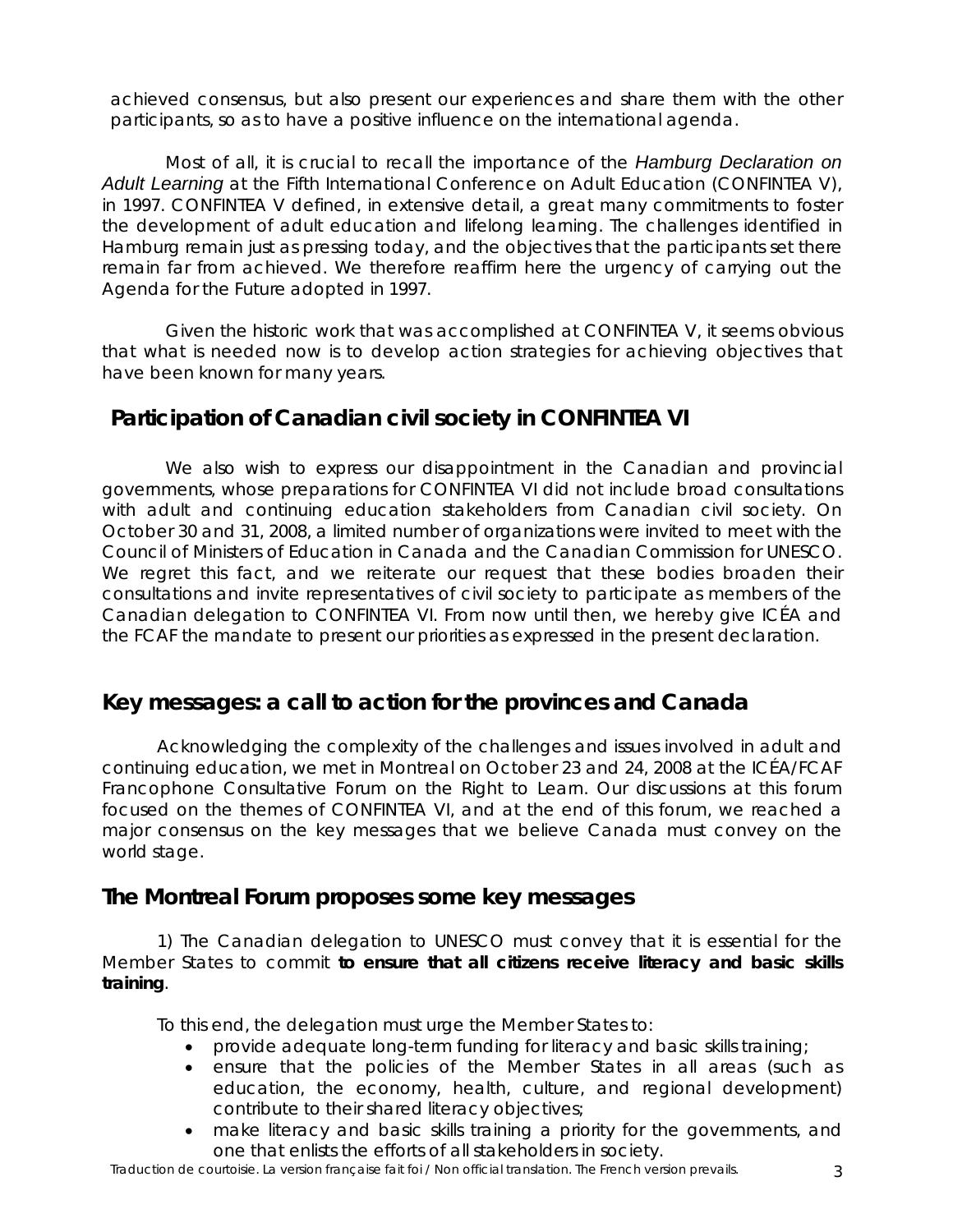We also recommend that to achieve these literacy and basic skills training objectives, the Canadian delegation to UNESCO communicate how important it is for the Member States to apply community approaches to promotion, recruitment and service delivery that involve all of the settings in which adults live their lives (the family, the workplace, the community, and so on).

2) The Canadian delegation to UNESCO must convey that it is essential for the Member States to commit **to promoting accessibility to high-quality adult education and continuing education for all adults**.

To this end, the delegation must urge the Member States to:

- remove the obstacles that interfere with adults' participation and limit stakeholders' ability to intervene (raise awareness, inform, orient, meet needs, guide, support, motivate);
- establish a learning culture and enable all adults to express their aspirations and their educational needs;
- develop equitable training programs that target adult populations at risk of exclusion (such as immigrants, women, handicapped persons, unskilled workers, older workers, Aboriginal persons, adults with low literacy skills, seniors, migrants, and unemployed persons).

To achieve these accessibility objectives, we recommend that the Canadian delegation to UNESCO communicate how important it is for the Member States and for all stakeholders in the world of adult education to provide adult learners with adequate guidance and financial support.

3) The Canadian delegation to UNESCO must convey that it is essential for the Member States to commit **to adopting policies and legislation and to establishing and supporting structures that ensure the development of adult education and continuing education**.

To this end, the delegation must urge the Member States to:

- entrench the right of adults to learn throughout their lifetimes in existing and future legislation and incorporate an adult education/continuing education component into all government policies;
- recognize the contributions of all stakeholders in the adult and continuing education community (the formal, non-formal, and informal sectors; community education; distance learning; labour force training; and so on) and broaden the scope of policies accordingly.

For us, **these messages are of paramount importance and must be central to the arguments that Canada sets out at CONFINTEA VI and at the associated preparatory conferences**. More specifically, the Canadian delegation must exert all its influence to strengthen French-language adult education throughout the world. To this end, in addition to being universally applicable, **each of the key messages in this declaration must serve as a guiding principle for strengthening and developing the right to adult education and continuing education in French in Canada and in all other Frenchspeaking countries**.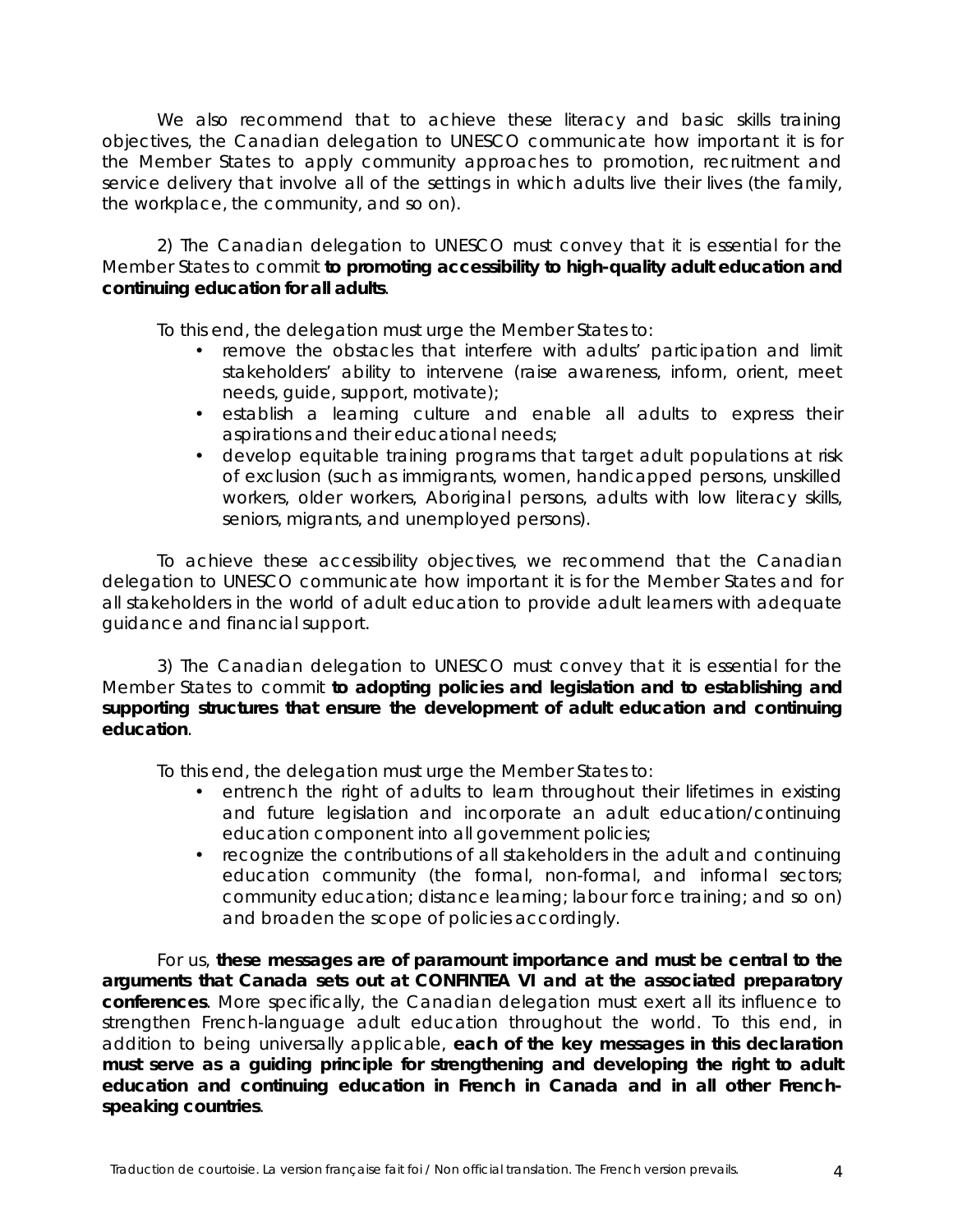Lastly, we are appending to this declaration all of the proposals discussed at the Forum. They are the product of public deliberations by civil society over the past few years and accurately express our broadest concerns regarding adult education and training.

The Canadian delegation can contribute to the success of CONFINTEA VI by helping the other participating countries to move forward in their thinking and their commitments and by taking a proactive approach to several of the issues to be discussed. In this spirit, we hope that the delegation will embrace as its own the key messages set out in this declaration.

*Declaration adopted unanimously by ICÉA, FCAF, and the 150 participants in the Francophone Consultative Forum held in Montreal on October 23 and 24, 2008.*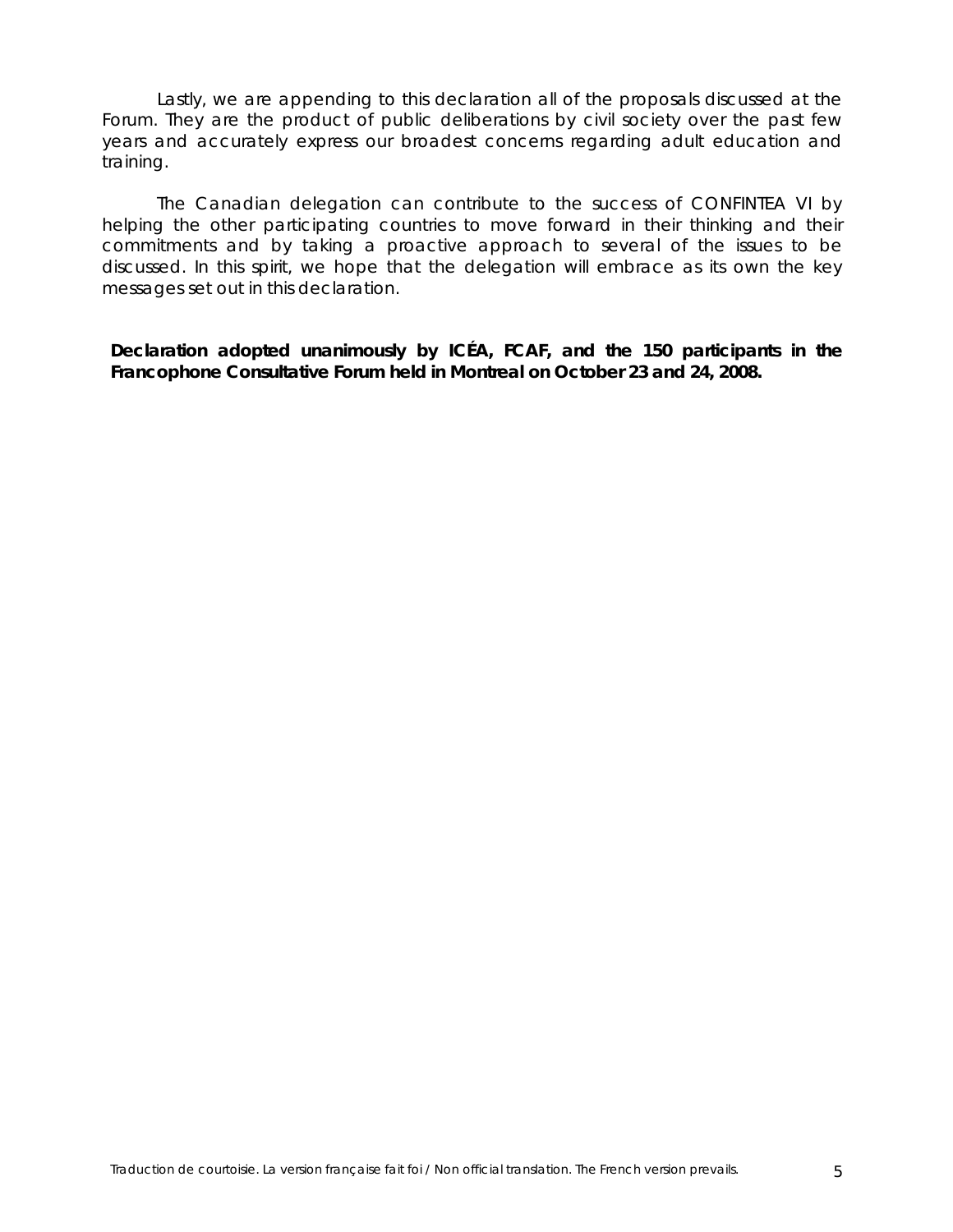## **Some concerns that must not be forgotten**

**In addition to the major items of consensus presented in this Declaration of the ICÉA/FCAF Francophone Consultative Forum in preparation for CONFINTEA VI, several other proposals received attention from the forum participants. These proposals express important concerns. They therefore constitute an integral part of the present declaration**. We invite the Canadian delegation to UNESCO to consider these proposals that were discussed at the Francophone Consultative Forum. **They represent steps that can be taken at the structural level to advance the right to learn for adults**.

1) With regard to literacy training and basic skills training, the Canadian delegation to UNESCO must invite the Member States to commit to do the following:

- identify the basic skills necessary to live in society, so as to better define the obligations of the State with respect to the right to education;
- develop better definitions of common concepts such as literacy training, basic skills training, literacy, and essential skills, and thus facilitate consultation, co-ordination, and action;
- measure the effects of literacy and basic skills training programs by developing indicators for long-term social progress;
- use every available means of facilitating the development, updating, collection, and distribution of training tools;
- prevent illiteracy by fostering a global, holistic, long-term approach;
- increase research while also encouraging the sharing of knowledge and the production of new studies.

2) With regard to accessibility, participation, and inclusion, the Canadian delegation to UNESCO must invite the Member States to commit to do the following:

- develop a balanced supply of training programs that satisfy both the educational aspirations of adults (individual demand) and the educational priorities of society (social and economic demand, as expressed by the stakeholders);
- help learners to reconcile their family, work, and educational obligations, in particular by introducing measures that give them the time they need to pursue their studies (training-time banks, work/study programs, vouchers, and so on);
- use all available communication media to promote the importance of lifelong learning to the general public;
- contribute to the development of theoretical and field-based research on participation and encourage the sharing of knowledge.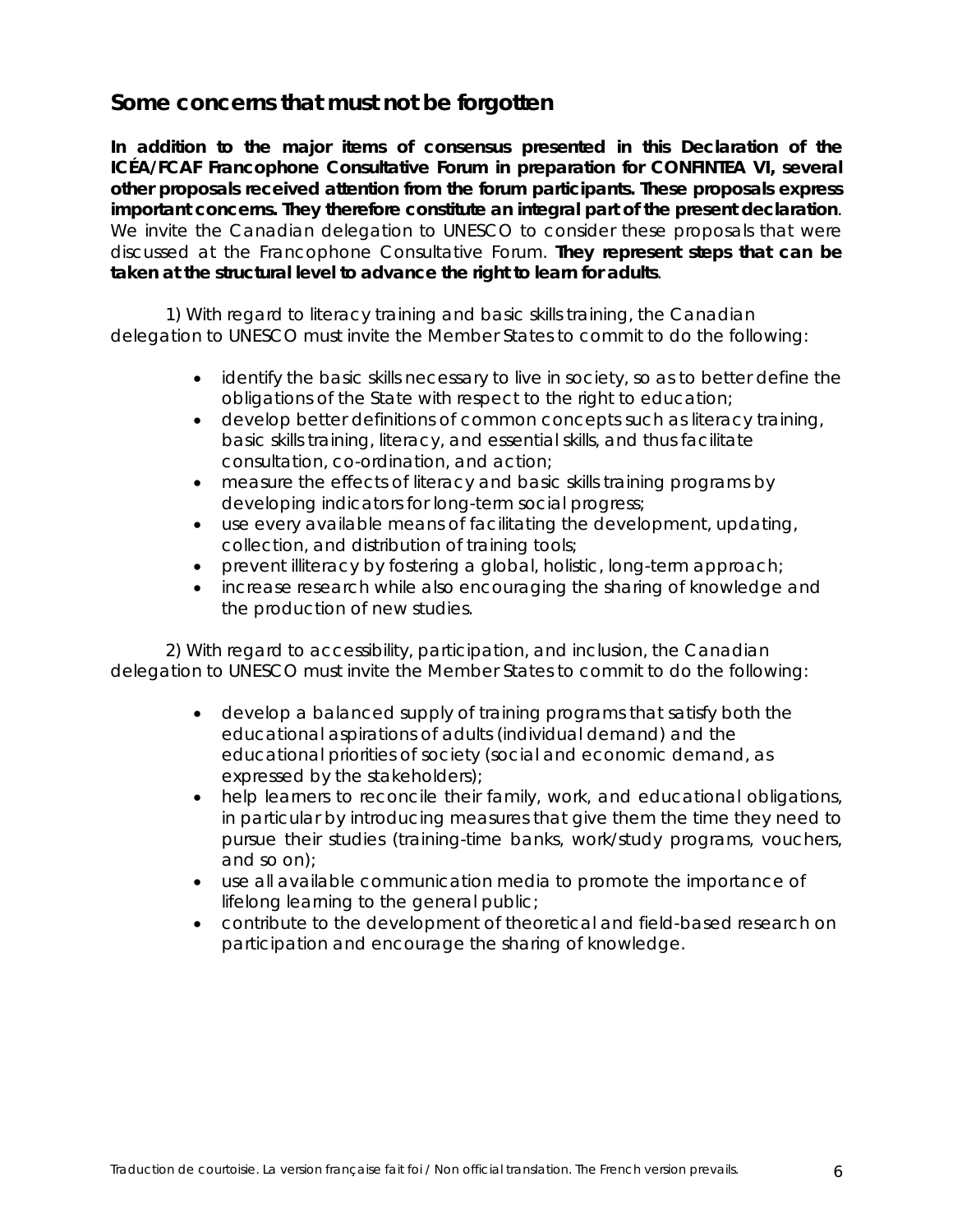3) With regard to policies, legislation, and structures, the Canadian delegation to UNESCO must invite the Member States to commit to do the following:

- harmonize the various government policies that affect adult education and continuing education;
- encourage the stakeholders in the adult and continuing education communities to co-ordinate their activities more effectively and articulate their respective contributions more clearly;
- increase investment in adult education and continuing education by both the public sector and the private sector (employers);
- prevent dropping out, encourage drop-outs to return to school, and prepare young people to continue learning throughout their lives;
- adapt adult and lifelong learning policies to a community-based approach that involves all of the settings in which adults live their lives (the family, the workplace, the community, and so on);
- enhance the adult-oriented teaching skills of trainers and educators who work with adults;
- increase funding for research, for the dissemination of research results, and for the production of relevant data on adult and continuing education;
- strengthen and harmonize the various systems and tools for recognizing prior learning and skills;
- clarify the roles and responsibilities of the various levels of government (federal, provincial) with regard to adult and continuing education;
- introduce innovative mechanisms for providing financial support to adult learners and increase access to existing programs (financial assistance for education, employment insurance, tax credits).

Montreal, October 24, 2008